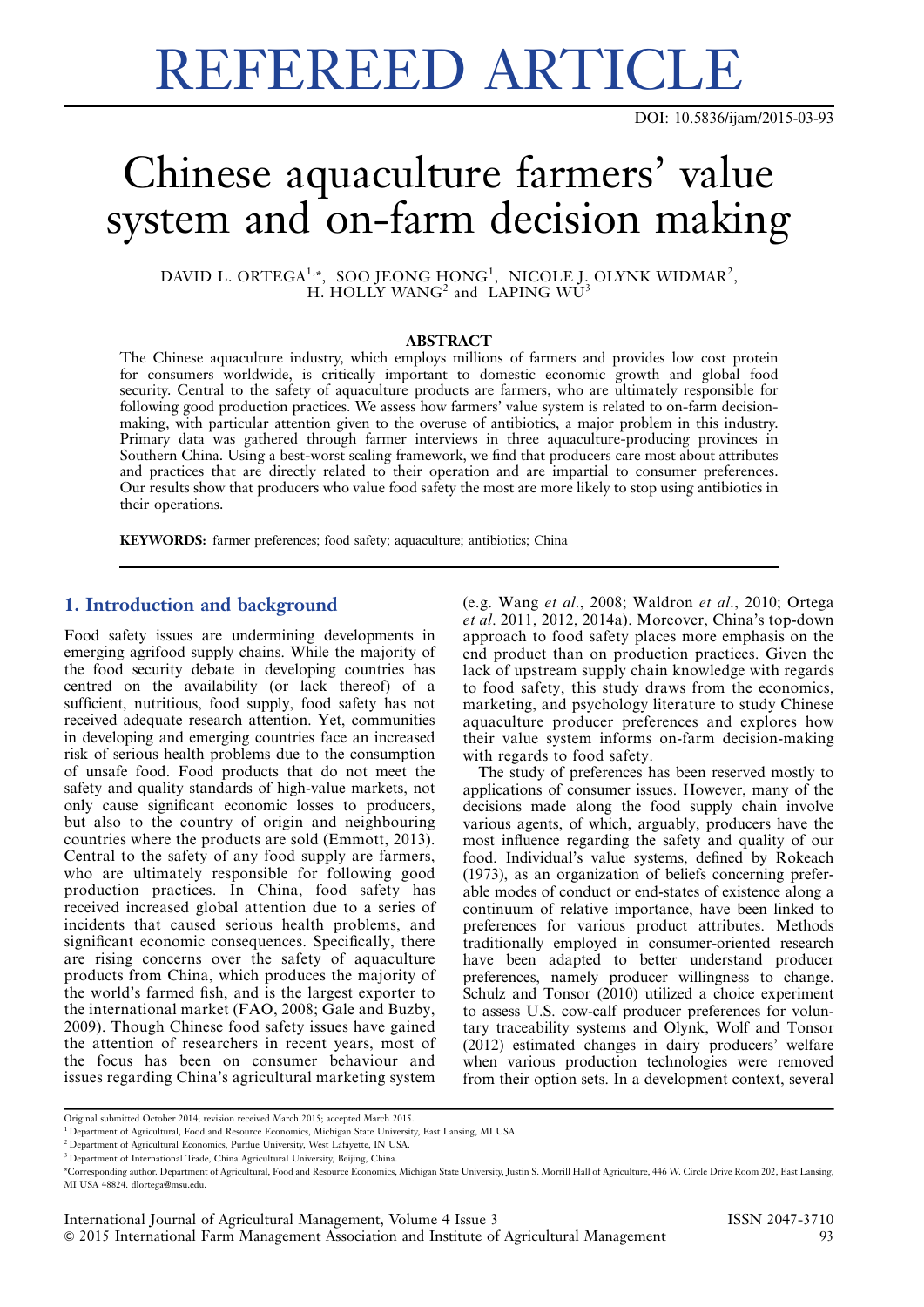studies have modelled farmers' preferences for biodiversity (Birol et al. 2009), environmental management (Richardson et al. 2013), livestock traits (Ruto et al. 2008) and drought tolerant characteristics in staple crops (Ward et al. 2014).

The use of best-worst scaling has been gaining recent attention from applied economic researchers. Lusk and Briggeman (2009) identified a set of food values and found a significant relationship between consumers' value system and their stated and revealed preferences. Wolf and Tonsor (2013) explored Michigan dairy farmers' policy preferences using seven policy options related to the 2012 U.S. Farm Bill and found differences between large and small dairy operators. Pruitt et al. (2014) analysed various users' preferences for agricultural market information and outlined implications for the maintenance of public investments given a tightening of U.S. federal budgets. Erdem et al. (2012) investigated stakeholders' perception regarding responsibility for food safety via best-worst scaling and find that consumers tend to think farmers are more responsible for ensuring meat safety than farmers do. This study builds upon this approach by (i) identifying a set of important producer-based value attributes regarding aquaculture production in China, (ii) assessing how aquaculture farmers value these attributes, and (iii) determining how farmers' value system relates to on-farm food safety decision-making.

China's aquaculture industry is mostly concentrated in the central, eastern and southern provinces where the Yangtze and Pearl rivers provide water for these operations. An in-depth study of the aquaculture sector by Broughton and Walker (2010) points out that the system operates as two entities: a low-standard sub industry that supplies for the domestic market and a separate one for products bound for the export market, that is governed mostly by higher international safety and quality standards. Though mostly separate, the researchers of the present study found that some farmers supply to both channels and have fishponds that operate under varying standards. The majority of domestic production is focused on carp and other local species while tilapia and shrimp dominate the export market. The majority of products raised for domestic consumption are sold in the live market, where there are over 340 wholesalers who buy products from individual farmers or distributors and sell to supermarket retail, wholesale or restaurant buyers; the average time to consumption post farm gate is less than a week (Broughton and Walker, 2010). In contrast, the export supply chain is dominated by an increasing number of processors. Given processing and shipment of these products to foreign markets, time to consumption is anywhere from several weeks to months. While inspection of Chinese aquaculture products in some importing countries is based on risk assessment, the researchers found that some Western buyers have their own quality inspectors or rely on thirdparty auditors to test the product. Even so, various critics have raised concerns over imported fish and Chinese production standards in Western markets (see Ortega et al., 2014c).

Issues ranging from environmental sustainability, to ethics and food-product safety have caught the attention of Western consumer watch groups such as Monterey Bay Aquarium's Seafood Watch which have placed

Table 1: Aquaculture producers' value attributes

| <b>Attribute</b>                    | <b>Description</b>                                                                         |
|-------------------------------------|--------------------------------------------------------------------------------------------|
| Food Safety                         | Extent to which consumption of product<br>will not cause illness                           |
| Traceability                        | Ability to identify the origin, and<br>movement of the product through the<br>supply chain |
| Animal Welfare                      | Ethical and responsible treatment of live<br>product                                       |
| <b>Water Quality</b>                | Using quality water in operation                                                           |
| Environmental<br>Impact             | Sustainable environmental practices                                                        |
| <b>Food Safety</b><br>Certification | Willingness to undergo food safety<br>inspection                                           |
| Scape Control                       | Protecting native species                                                                  |
| Regulatory<br>Compliance            | Abiding by laws and regulation                                                             |
| Drug<br>Management                  | Responsible use of veterinary drugs<br>including antibiotics                               |
| Community<br>Relation               | Developing good standing with the local<br>community                                       |
| Consumer<br>Knowledge               | Producer awareness and knowledge of<br>final end consumer                                  |

Chinese aquaculture products under their 'avoid' recommendation list. Moreover, a series of production guidelines have been developed by third party organizations to promote responsible aquaculture practices across the industry. Given the lack of information available regarding Chinese aquaculture producers, this study is one of the first to document farmers' preferences for select value attributes governing the global aquaculture industry.

### 2. Methods

Given that Chinese producer data on these value attributes does not exist and related data on farmer behaviour is not widely available, fieldwork to gather primary data was necessary. A producer survey was developed to obtain information from Chinese aquaculture producers regarding their production practices (including their use of antibiotics), socio-demographic characteristics, as well as their knowledge of the various stages of production in their operation. A choice experiment (CE) using best-worst scaling was utilized to assess farmer preferences. Through consultation with experts on the Chinese aquaculture industry, academics, trade officials and a thorough review of the literature that included an assessment of various standards developed by voluntary certification programs, eleven aquaculture value attributes were identified for evaluation<sup>4</sup>. These range from ethical standards such as community relation, animal welfare and environmental sustainability to product quality standards, including food safety, drug management as well as regulatory issues such as food safety certification and regulatory compliance. A complete list of the value attributes and their corresponding description is presented in Table 1.

Best–worst scaling is based on random utility theory, a well-tested theory of human decision-making

<sup>4</sup> Literature reviewed includes reports by FAO (2010), Washington and Ababouch (2011), and Guidelines for Best Aquaculture Practice Standards for Tilapia and Shrimp Farms provided by the Global Aquaculture Alliance.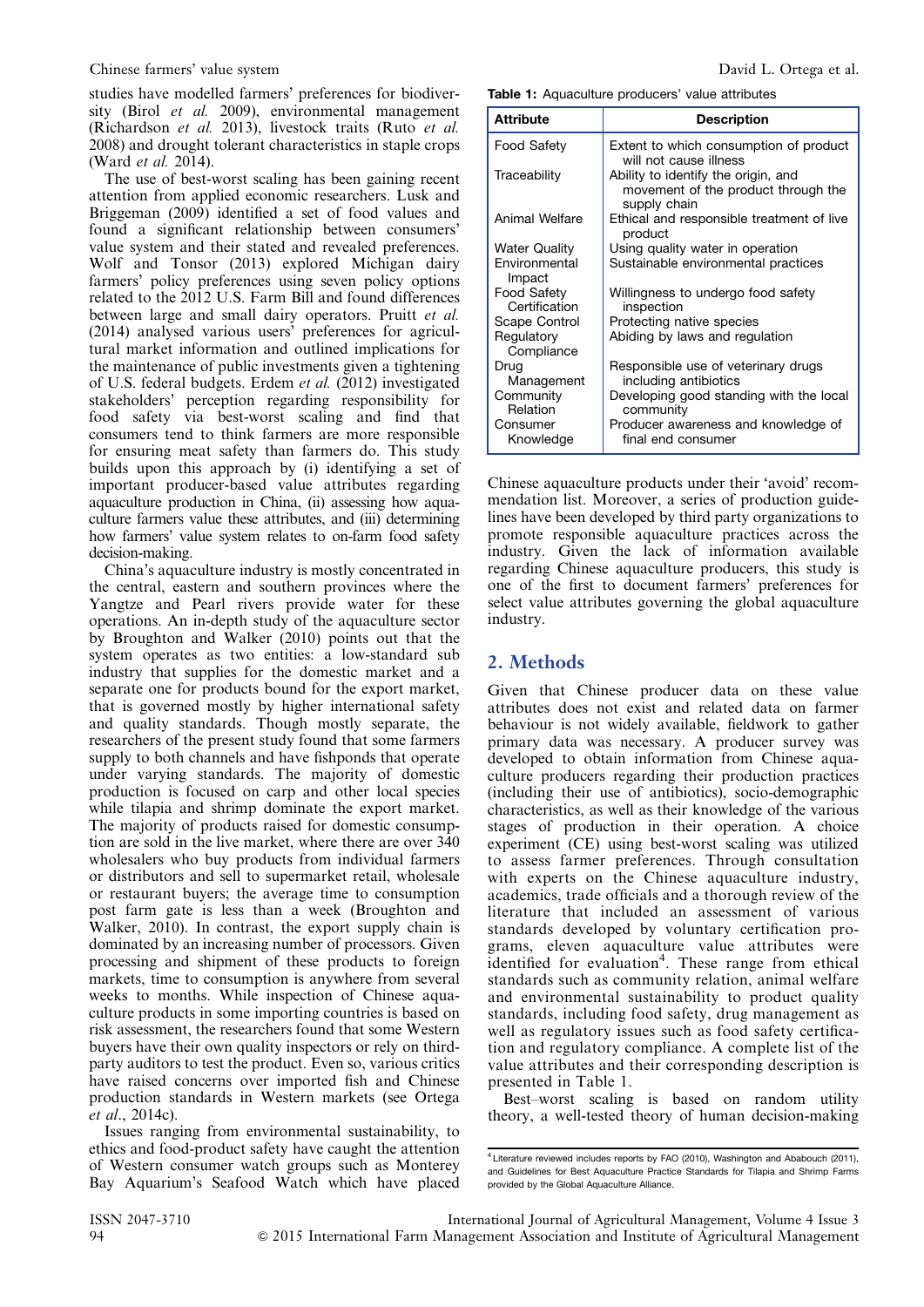Which of the following value attributes is most important and which is least important to you in your operation? (Select only one value as most important and one as least important)

| Most important | <b>Value Attribute</b>       | Least Important |
|----------------|------------------------------|-----------------|
|                | <b>Food Safety</b>           |                 |
|                | Traceability                 |                 |
|                | <b>Environmental Impact</b>  |                 |
|                | <b>Regulatory Compliance</b> |                 |
|                | Drug Management              |                 |
|                | Consumer Knowledge           |                 |

Figure 1: Example of Best-Worst choice task

hypothesized by Thurstone and generalized by McFadden (McFadden, 1974, 2001; Thurstone, 1927). Several advantages of using best-worst scaling over other revealed preference methods, including their reliance on the use of relative trade-offs, have been documented in recent years (see Flynn et al., 2007; Lusk and Briggeman, 2009). In this study, farmers were shown a series of choice sets (Figure 1) containing the various value attributes identified and asked to select which was the most (best) and least (worst) important to them<sup>5</sup>.

When answering each question, producers are assumed to be choosing the two attributes that maximize the difference between the two items on an underlying scale of importance (Lusk and Briggeman, 2009). Allowing  $\lambda_i$  to formally represent the location of value attribute  $\vec{i}$  on the underlying scale of importance, the latent unobservable level of importance for famer i is given by

$$
I_{ij} = \lambda_j + \epsilon_{ij} \tag{1}
$$

where  $\epsilon_{ii}$  is a random error term. Therefore, the probability that farmer  $i$  chooses attribute  $j$  as most important and attribute  $k$  as least important is equal to the probability that the differences between  $I_{ii}$  and  $I_{ik}$  is greater than all other  $J^*(J-1)-1$  possible difference in the choice set. If the error term is independently and identically distributed type I extreme value, then this probability takes the multinomial logit (MNL) form:

$$
Prob(j = best \cap k = worst) = \frac{e^{\lambda_j - \lambda_k}}{\sum_{l=1}^{J} \sum_{m=1}^{J} e^{\lambda_l - \lambda_m} - J}
$$
(2)

The parameter  $\lambda_i$  can be estimated through maximum likelihood estimation using equation (2). The dependent variable takes a value of 1 for the attributes chosen by a farmer, and 0 for the remaining  $J^*(J - 1) - 1$  pairs of attributes that are not selected.  $\lambda_i$ represents the importance of value attribute j relative to the attribute ranked least important (identified expost), normalized to zero, to avoid the dummy variable trap. To explore preference heterogeneity, a random parameters model (RPL) was estimated. The

<sup>5</sup> The experimental design for the best-worst choice experiment was borrowed from Finn and Louviere (1992).

importance parameter for farmer  $i$  and issue  $j$  is denoted by

$$
\tilde{\lambda}_{ij} = \bar{\lambda}_j + \sigma_j \mu_{ij} \tag{3}
$$

where  $\bar{\lambda}_j$  is the mean and  $\sigma_j$  is the standard deviation of  $\lambda_j$ , and  $\mu_{ij}$  is a random variable which follows a standard normal distribution. This specification implies the assumption that the importance ranking location of attribute *j* is normally distributed with mean  $\bar{\lambda}_j$  and standard deviation  $\sigma_i$ . Following Train (2003) and Huber and Train (2001), individual–specific estimates can be obtained by using the estimated parameters as a prior and using each farmer's actual choices to form an individual-specific posterior estimate.

In order to obtain results consistent with standardized ratio scaling techniques, the share of importance (S) for each value attribute, equal to the forecasted probability of being chosen as most important, can be calculated as

$$
S_j = \frac{e^{\lambda_j}}{\sum\limits_{k=1}^J e^{\lambda_k}}\tag{4}
$$

The 'share of preference' for all value attributes must sum to one. Moreover, each share of preference reflects both the true importance of the attribute in producers' value system (measured on a ratio scale) as well as the relative uncertainty in the importance famers place on the attribute (Lusk and Briggeman, 2009). In other words, if the share of preference for one attribute is twice that of another attribute, the result can be interpreted as the former attribute being twice as preferred as the latter (Wolf and Tonsor, 2013).

The producer survey was conducted in the summer of 2011 in three major leading aquaculture-producing provinces of China: Fujian, Guangdong and Guangxi (Figure 2). Agricultural economists from China and the U.S. reviewed the surveys, and ten enumerators were trained to conduct the producer interview and administer the questionnaire that included twelve best-worst choice tasks. Expert advice was sought from applied economists as well as local county officials to obtain a sample of farmers from the region. Three to five counties with fishing villages were randomly selected in each of the



Figure 2: Study location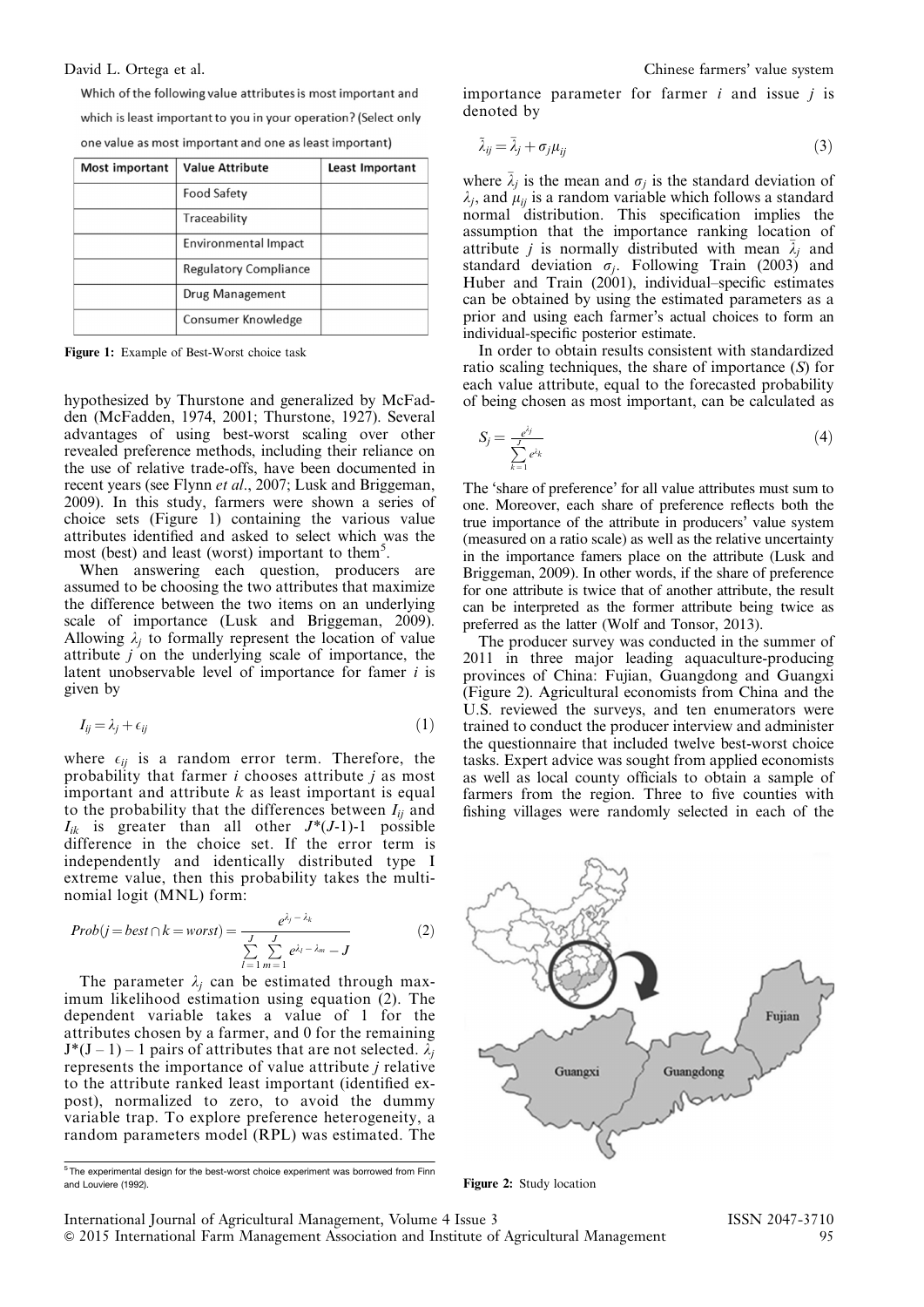#### Chinese farmers' value system David L. Ortega et al.

#### Table 2: Sample summary statistics

| Variable                                                           | Mean<br>or $%$         | <b>SD</b>                |
|--------------------------------------------------------------------|------------------------|--------------------------|
| Male<br>Age                                                        | 90.0%<br>46.47         | 9.52                     |
| Education (years)<br>Years in Aquaculture                          | 8.37<br>11.36          | 2.60<br>7.77             |
| Farm Size (mu)                                                     | 123.81                 | 339.94                   |
| Net Income (CNY/year)<br>Net Income from Aquaculture<br>(CNY/year) | 86,788.57<br>61.760.38 | 118,957.31<br>101.279.73 |
| Number of Workers<br>Contract Farming                              | 3.44<br>13.8%          | 4.89                     |
| Cooperative Member<br><b>Export Oriented</b><br>Sample Size (n)    | 5.5%<br>18.2%<br>110   |                          |

Source: Authors' survey data.

provinces. A total of 150 questionnaires were administered, of which 110 were complete and included in the data set used throughout this analysis.

The majority of aquaculture farmers in our sample were men  $(90\%)$ , 46.5 years of age with 8.4 years of education (Table 2). On average, they had over ten years of experience in aquaculture, farmed about 123 mu (approximately 20 acres) and had a net income of approximately  $86,788$  CNY<sup>6</sup> per year (approximately \$13,438) of which 71% was derived from their farming operation. The top aquaculture products raised were carp, tilapia, catfish and shrimp. Approximately 18% of operations in our sample were export oriented and 14% of farms operated under contracts.

Information regarding farmers' level of knowledge and perceived food safety risks at various stages of the supply chain was gathered through a series of 5-point Likert-scale questions, where 1 represented no knowledge/concern and 5 highly knowledgeable/concerned. On average, farmers were found to be more knowledgeable (scores of 4 or 5) of their input suppliers (fingerling, feed and pharmaceutical providers) for whom they also showed heightened concern regarding food safety risks (Table 3). Farmers were least knowledgeable of exporters as well as various regulatory agencies. On average, producers expressed the most concern (scores of 4 or 5) for food safety risks for upstream production related stages of the supply chain including input suppliers and on-farm water and disease management. Farmers attributed the lowest level of food safety risk to processors and downstream stages of the supply chain including retail management practices and the ultimate consumer.

#### 4. Results

#### Relative importance of value system attributes

Results from the RPL model, presented in [Table 4](#page-4-0) indicate the relative importance of each of the value attributes. Estimates are shown relative to 'consumer knowledge', which was determined to be the least important value and indicates how little producers care about the importance of consumers' effect on their business. This result is particularly important as it further contributes to the knowledge

Table 3: Farmers' level of knowledge and food safety concern

| <b>Supply Chain Stage</b>             | Percent (%)<br>knowledgeable | Percent (%)<br>concerned |
|---------------------------------------|------------------------------|--------------------------|
| Suppliers of<br>fingerlings           | 73.15                        | 86.24                    |
| Suppliers of feed                     | 51.00                        | 84.40                    |
| Suppliers of<br>pharmaceuticals       | 47.22                        | 69.72                    |
| Production- water<br>quality          | N/A                          | 83.33                    |
| Production- disease<br>management     | N/A                          | 84.26                    |
| Production-<br>technical<br>knowledge | N/A                          | 64.81                    |
| Processors                            | 17.16                        | 10.28                    |
| <b>Exporters</b>                      | 5.56                         | N/A                      |
| Wholesale/retail                      | 54.20                        | 30.79                    |
| End consumer                          | 42.45                        | 31.48                    |
| Local regulatory<br>agency            | 34.86                        | N/A                      |
| National regulatory<br>agency         | 11.92                        | N/A                      |
| Foreign regulatory<br>agency          | 1.83                         | N/A                      |

over supply chain stages

Source: Authors' survey data.

asymmetry that exists between both ends of the Chinese food supply chain (Ortega et al., 2011).

RPL model results reveal that water quality, on average, is the most important attribute for aquaculture farmers. Farmers in this region attribute most fish diseases resulting in production losses to poor water quality. Water quality is by and large determined by exogenous conditions, as fish are raised in outdoor ponds with water supplied from nearby rivers, lakes, or other water bodies. The overall low water quality in China has created significant concerns for aquaculture farmers. However, farmers can contribute to their own on-farm water quality by controlling fish density, feed and drug use, and adopting new technology. Farmer awareness of this important issue is a good start for the promotion of environmental protection in China.

Food safety, animal welfare, regulatory compliance, and traceability are the next most important issues to farmers. Interestingly, these are either monitored by the government (latter two) or easily picked up by the public or media. Violating any of these may lead to legal and financial consequences. Drug management, scape control, and environmental impact are less important factors concerning farmers. Veterinary drug use is loosely controlled in China and environmental regulations are more geared towards targeting industrial rather than agricultural pollution. Additionally, the negative impact to the environment of dumping polluted water into rivers or lakes or fish escape, will not directly impact own farm production.

Food safety certification, community relations, and consumer knowledge (chosen as the base because of its least important status) were the least important for farmers. Farmers haven't noticed the potential market premium for food safety certification because their output is not produced as branded product for processors, rather sold to wholesalers as bulk commodities. Their neighbours tend to be in the same business, a wide existing phenomenon in China that farmers in the same

 $6$  At the time of the study (summer 2011) 1CNY was equal to approximately £0.096,  $$US0.155$  USD and  $60.107$ .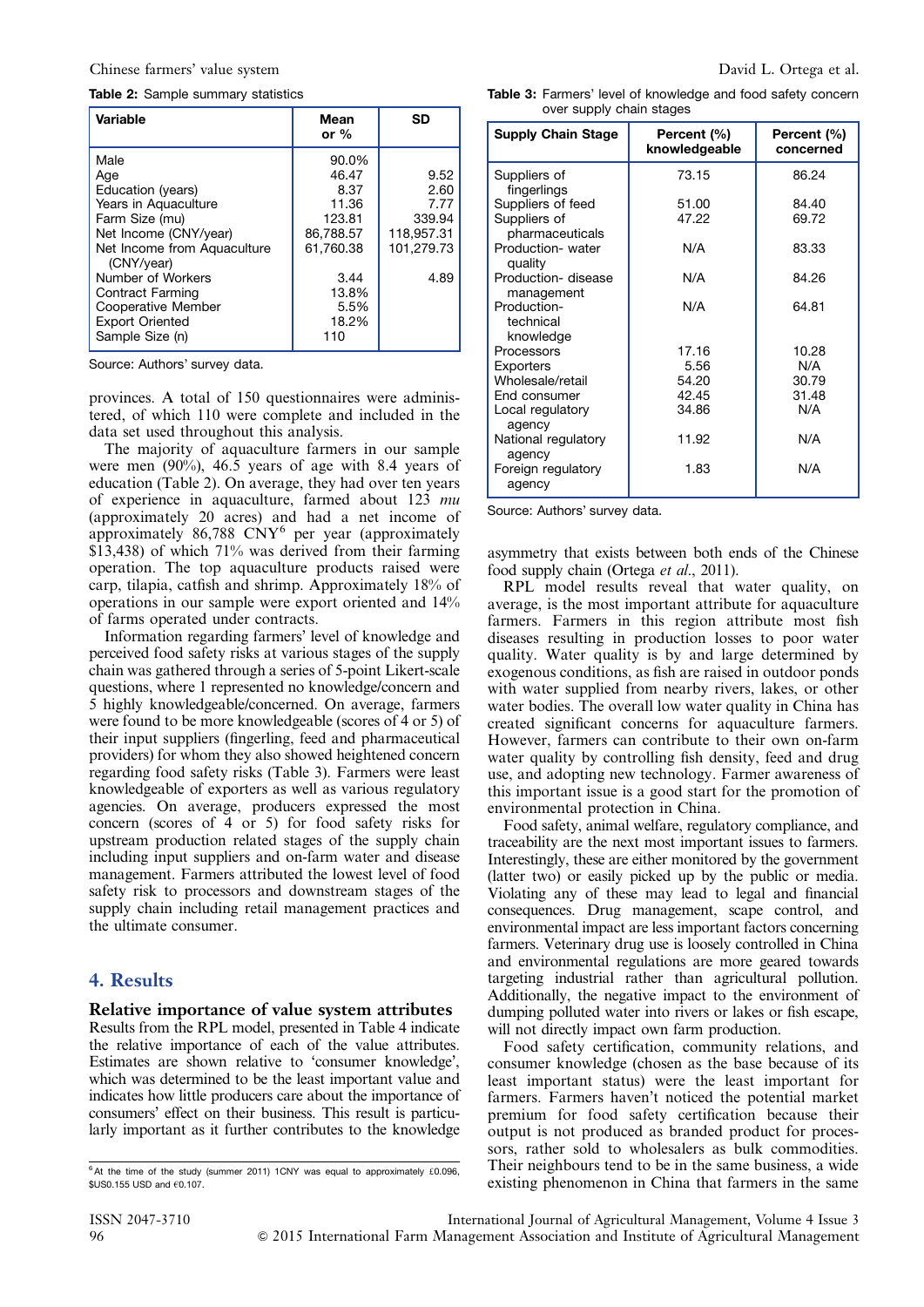<span id="page-4-0"></span>

| Variable                         |           | <b>Shares of Preference</b> |               |       |
|----------------------------------|-----------|-----------------------------|---------------|-------|
| <b>Water Quality</b>             | Mean      | 3.871                       | $(0.171)^*$   | 0.407 |
|                                  | <b>SD</b> | 1.265                       | $(0.128)^{*}$ |       |
| <b>Food Safety</b>               |           | 3.281                       | $(0.159)^*$   | 0.226 |
|                                  |           | 0.863                       | $(0.111)^*$   |       |
| Animal Welfare                   |           | 2.290                       | $(0.186)^*$   | 0.084 |
|                                  |           | 2.866                       | $(0.246)^*$   |       |
| <b>Regulatory Compliance</b>     |           | 1.820                       | $(0.168)^*$   | 0.052 |
|                                  |           | 1.597                       | $(0.164)^*$   |       |
| Traceability                     |           | 1.793                       | $(0.180)^*$   | 0.051 |
|                                  |           | 2.370                       | $(0.166)^*$   |       |
| Drug Management                  |           | 1.700                       | $(0.158)^{*}$ | 0.046 |
|                                  |           | 1.889                       | $(0.172)^{*}$ |       |
| Scape Control                    |           | 1.682                       | $(0.169)^*$   | 0.046 |
|                                  |           | 2.231                       | $(0.150)^*$   |       |
| Environmental Impact             |           | 1.580                       | $(0.131)^{*}$ | 0.041 |
|                                  |           | 0.405                       | $(0.191)^*$   |       |
| <b>Food Safety Certification</b> |           | 1.009                       | $(0.147)^*$   | 0.023 |
|                                  |           | 1.329                       | $(0.116)^*$   |       |
| <b>Community Relation</b>        |           | 0.496                       | $(0.166)^*$   | 0.014 |
|                                  |           | 1.915                       | $(0.159)^*$   |       |
| Consumer Knowledge               |           | 0.000                       |               | 0.010 |
| Log likelihood                   |           | $-2991.53$                  |               |       |

Note: Standard Errors are presented in parentheses. Asterisk, ' \*' , denotes statistical significance at the 0.05 level.

village tend to produce the same commodity using similar practices. Additionally, many supply chain layers separate farmers from the end consumers, thus they do not obtain direct signals indicating that many of these consumer demands and values are important.

Because the utility parameters have no natural interpretation other than their relative ranks, derived shares of preferences from equation (4) for each of the values were calculated and are presented on the right side of Table 4. Our results show that producers have the highest mean preference share for water quality (40.7%), which is almost twice as preferred as food safety (22.6%), the next most important value attribute. Animal welfare received a share of 8.4%, indicating that farmers understand the effects of good fish handling practices on product quality. While food safety contributed almost a fifth to overall preferences, regulatory compliance, traceability, drug management and food safety certification, in aggregate, had a 17.2% share of preference. Concerns regarding environmental impact or scape control made up 8.7% of the mean preference share and less than a  $4\%$  share was attributed to community relation or consumer knowledge. In other words, community relation and consumer knowledge are ten times less important to farmers than the most important value attribute, water quality.

Correlations between producers' values were calculated using farmer-specific RPL model estimates (Table 5). Given that all of the correlation coefficients are below 0.5, this indicates that each of the values identified represent a unique concept within farmers' value system (Lusk and Briggeman, 2009). Values exhibiting a correlation coefficient greater than 0.2 are highlighted in light grey in Table 5. Water quality is positively associated with both drug management as well as environmental impact, meaning that farmers who believe water quality is important are also likely to believe that drug management or the environmental impact of their operations is important. On the contrary, farmers who believe water quality to be important are less likely to believe that traceability or food certification is important. While traceability was found to be positively associated with scape control and food safety certification, farmers who valued it were less likely to find environmental impact and drug management important. It is worth noting that traceability and food safety certification do not make products safer, rather, they are just indicators to consumers. On the other hand,

| Value                        |              |         | 2       | 3       | 4       | 5       | 6       |         | 8       | 9    | 10   |
|------------------------------|--------------|---------|---------|---------|---------|---------|---------|---------|---------|------|------|
| <b>Water Quality</b>         |              | 00. ا   |         |         |         |         |         |         |         |      |      |
| Food Safety                  | $\mathbf{2}$ | 0.16    | 1.00    |         |         |         |         |         |         |      |      |
| Animal Welfare               | з            | 0.07    | $-0.10$ | 1.00    |         |         |         |         |         |      |      |
| Drug Management              | 4            | 0.37    | $-0.02$ | 0.14    | 1.00    |         |         |         |         |      |      |
| Scape Control                | 5            | $-0.17$ | $-0.10$ | $-0.06$ | $-0.04$ | 1.00    |         |         |         |      |      |
| Environmental Impact         | 6            | 0.28    | $-0.16$ | 0.10    | 0.18    | $-0.21$ | 1.00    |         |         |      |      |
| <b>Regulatory Compliance</b> |              | $-0.17$ | 0.17    | $-0.10$ | $-0.07$ | 0.04    | $-0.21$ | 1.00    |         |      |      |
| Traceability                 | 8            | $-0.32$ | $-0.02$ | 0.14    | $-0.32$ | 0.47    | $-0.36$ | $-0.04$ | 1.00    |      |      |
| Food Safety Cert.            | 9            | $-0.22$ | $-0.05$ | $-0.17$ | $-0.14$ | 0.12    | $-0.23$ | 0.06    | 0.22    | 1.00 |      |
| <b>Community Relation</b>    | 10           | $-0.01$ | 0.04    | $-0.06$ | $-0.04$ | $-0.04$ | $-0.01$ | 0.08    | $-0.04$ | 0.07 | 1.00 |

Table 5: Pearson correlations between producer values from individual-specific RPL estimates

International Journal of Agricultural Management, Volume 4 Issue 3 ISSN 2047-3710 & 2015 International Farm Management Association and Institute of Agricultural Management 97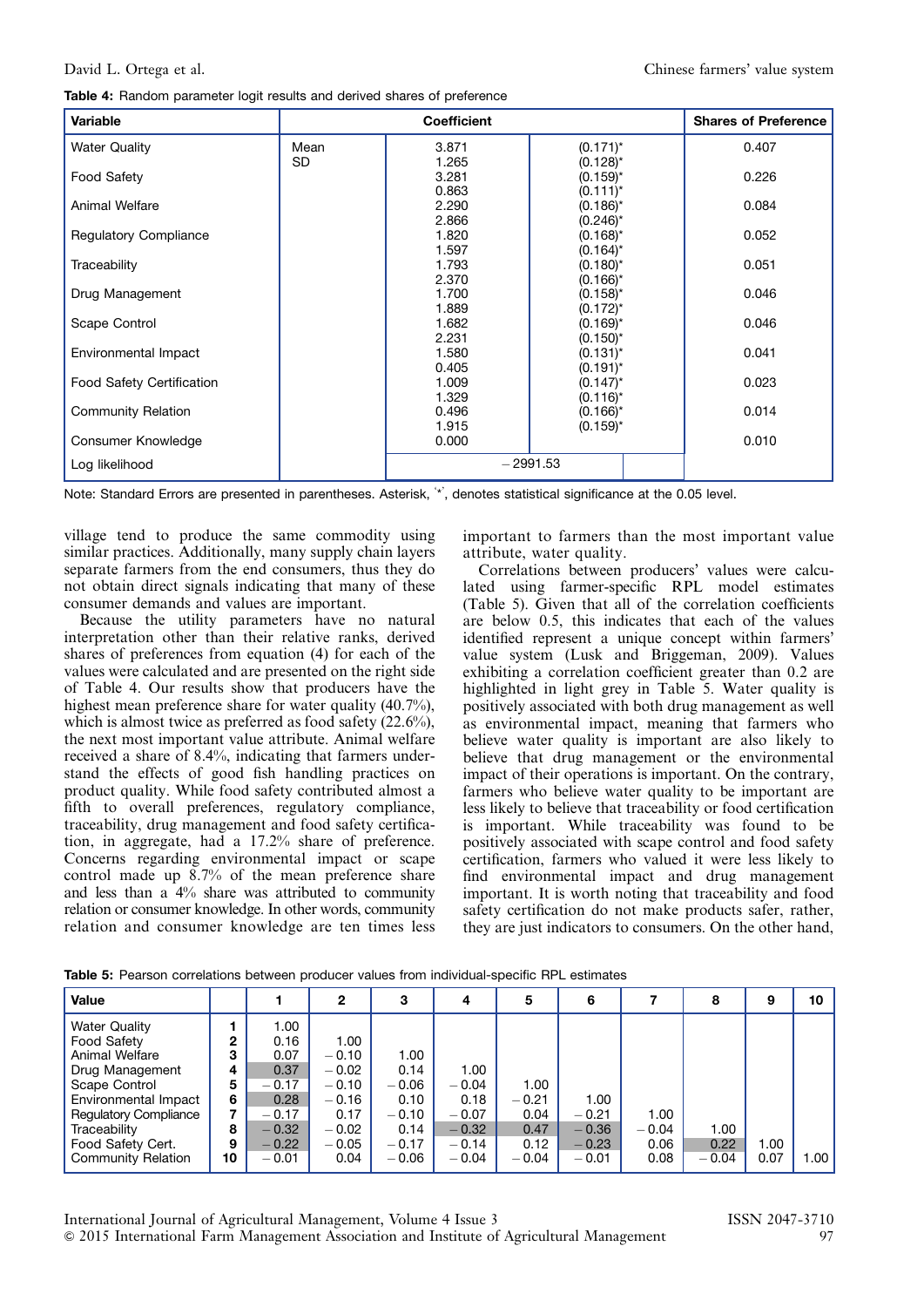#### Chinese farmers' value system David L. Ortega et al.

drug management and water quality contribute directly to product quality and safety. It is reasonable that farmers rank items in the same category closely and those in different categories remotely resulting in the positive and negative correlations.

#### Value attributes and on-farm decision-making

To explore how farmers' value system is related to onfarm decision-making, we gathered data on each farmer's willingness-to-stop using antibiotics through a separate discrete choice experiment. Individual parameter estimates from the best-worst RPL model were obtained and used to calculate correlation coefficients between each farmer's share of preference and the premium (or discount) needed to stop using antibiotics (Ortega et al., 2014b). The use of antibiotics was selected to assess how farmers' value system affects on-farm decision-making due to the food safety implications of this practice in the Chinese aquaculture industry. Table 6 shows Pearson correlation coefficients between each farmer's value attribute share of preference and their willingness-to-stop using antibiotics. Our empirical results show that producers who value food safety the most, are more likely to stop using antibiotics in their operations. This finding highlights the association present between food safety and the use of antibiotics and links farmers value system and preferences to their on-farm behaviour.

#### 5. Discussion and conclusion

While research on preference structures has focused mostly on consumer studies, we demonstrate how farmers' value system plays a role in on-farm decisionmaking. In this study we adapt a best-worst research framework to better understand producer preferences and how they relate to decisions that affect product safety and quality. Our results reveal that producers were found to have the least concern and knowledge regarding the end users of their products, and they also indicated that knowledge of consumers and safety certification were not important to them (although they find safety itself important). The latter is at odds with findings that consumer value food safety certification (Wang et al. 2008). We find that attributes which farmers value most are those directly related to their operation, such as water quality, safety, and animal welfare which they can link

Table 6: Correlations between shares of preferences for producer Values and Willingness to Stop Using **Antibiotics** 

| Value                            | <b>Pearson Correlations</b> |
|----------------------------------|-----------------------------|
| <b>Water Quality</b>             | $-0.144$                    |
| <b>Food Safety</b>               | $0.201*$                    |
| Animal Welfare                   | 0.070                       |
| Drug Management                  | 0.029                       |
| Scape Control                    | $-0.198*$                   |
| Environmental Impact             | $-0.032$                    |
| <b>Regulatory Compliance</b>     | 0.063                       |
| Traceability                     | $-0.015$                    |
| <b>Food Safety Certification</b> | $-0.052$                    |
| <b>Community Relation</b>        | 0.158                       |
| Consumer Knowledge               | $-0.014$                    |

Note: One asterisk (\*) denotes the correlation between the producer value and the willingness to stop using antibiotics is significantly different from zero at the  $p = 0.05$  significance level. directly to product quality and output. Farmers also have the strongest concerns about their input suppliers, which is also directly connected to their product. While farmers' focus on their operation may ensure product safety, efforts should be made to convey this message to consumers to enhance their confidence and unveil unsafe products in the marketplace. Such bridging of information asymmetry can be accomplished through certifications of food safety, eco-friendly practices, and other attributes consumers value (Ortega et al. 2011).

Our results also suggest that some safety issues in the Chinese aquaculture sector go beyond on-farm production practices. Factor inputs including feed, veterinary drugs, and water management can all contribute to food safety incidents. Furthermore, although processors, wholesalers and retailers can also contribute to safety problems, farmers do not seem concerned, likely because they would not be held responsible if a safety event occurred. However, in the event of a food safety incident, a significant demand shock for the product will impact the commodity at the farm gate. Results from both sides of the supply chain suggest that farmers should be cautious in choosing whom to work with. Contracting with suppliers and buyers (wholesalers or processors) is recommended as it fits with the Chinese government policy of encouraging contract farming (Wang et al. 2014) and is likely to decrease food safety incidents by increasing transparency among links in the supply chain. We also find that foreign regulatory agencies, either government or third party certifiers, are not well understood by Chinese aquaculture producers. More outreach from these parties is needed so that trust and good relations can be established to enhance the safety and quality of products that are imported by the home countries of these foreign agencies.

While this study explores Chinese aquaculture famers' value system, additional work is needed to fully understand how farmer preferences and production level decisions affect product safety. A limitation of the present study is that it only addresses aquaculture farmers in a specific region of China and does not take into account the behaviour of other agents in the supply chain. Further, additional insight can be obtained by comparing how farmers' value systems vary across various types of agricultural producers. A study of preferences for these and other individuals along the supply chain and across various commodities will better inform food policy regarding product safety and is left as an area of future research.

#### About the authors

David L. Ortega is an Assistant Professor in the Department of Agricultural, Food and Resource Economics at Michigan State University. He conducts research on various topics at the nexus of international development, agricultural marketing and agribusiness.

Soo Jeong Hong is a PhD Student in the Department of Agricultural, Food and Resource Economics at Michigan State University.

Nicole J. Olynk Widmar is an Associate Professor in the Department of Agricultural Economics at Purdue University. Her research and outreach activities are focused primarily on farm business management and production economics.